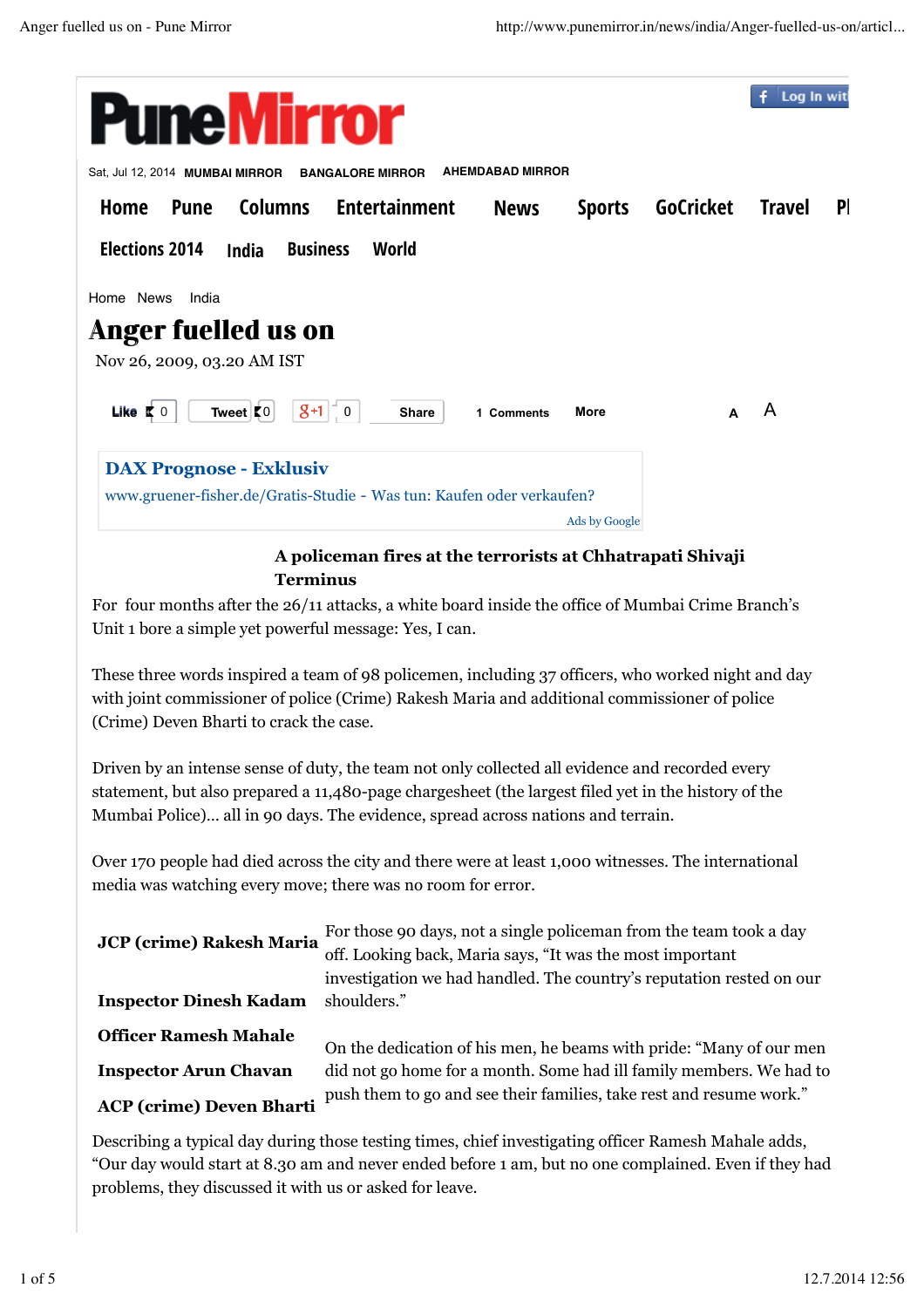There was a certain anger that pushed the officers to give their best." It was perhaps this collective emotion that led to the inclusion of several other officers in the investigating team, even though the Crime Branch was officially probing the case.

Barely a week after the case was registered, more than a dozen officers from south Mumbai met Addl CP (South Region) K Venkatesham and expressed their desire to be involved.

"Many of them had lost colleagues and were angry. They wanted to contribute in getting Qasab hanged. We took them in and they worked with great passion and dedication," says Bharti.

However, putting together a team so quickly, for such a complicated a case, was not easy. Every officer had to be carefully chosen: Service records were carefully examined, abilities evaluated.

Those with good track records in detection were sent on field to collect evidence; those with expertise in handling paperwork were stationed at the Unit 1 office; those with sound knowledge of technology were made part of the technical team; and those excelling at interrogation took care of Ajmal Amir Qasab.

Twelve investigating officers were assigned to the 12 different cases registered against Qasab. Each team member was given a target and time frame.

While much of the detection was done by police inspectors Dinesh Kadam and Arun Chavan, the paperwork was handled by the 12 investigating officers under Mahale.

And as for Mahale, the law graduate got the job because of his reputation of creating flawless case papers.

The case papers were being written till five minutes before they were to be presented in court on February 25, 2009.

As a Crime Branch team left with the chargesheet for the court around 2.45 pm, Maria realised that a crucial paragraph was missing.

The police vehicle stopped, the team was called back, and the last paragraph was written. "The last three days were an absolute frenzy.

There was continuous work… Bharti and I checked every page of the chargesheet. There were hundreds of witness statements and we had to sift through all to choose the right ones.

I personally translated each and every page into English, as it had to be accessed by foreign agencies as well," recalls Maria.

For Bharti, who liaised with foreign agencies such as the FBI apart from supervising investigations, the job was tougher.

"Their investigation and evidence collection is very different from ours. For example, a statement recorded by a police officer in the US is admissible as evidence in court.

We can't do that. I had to tailor-make their evidence to be used in our case. It was a challenge, but we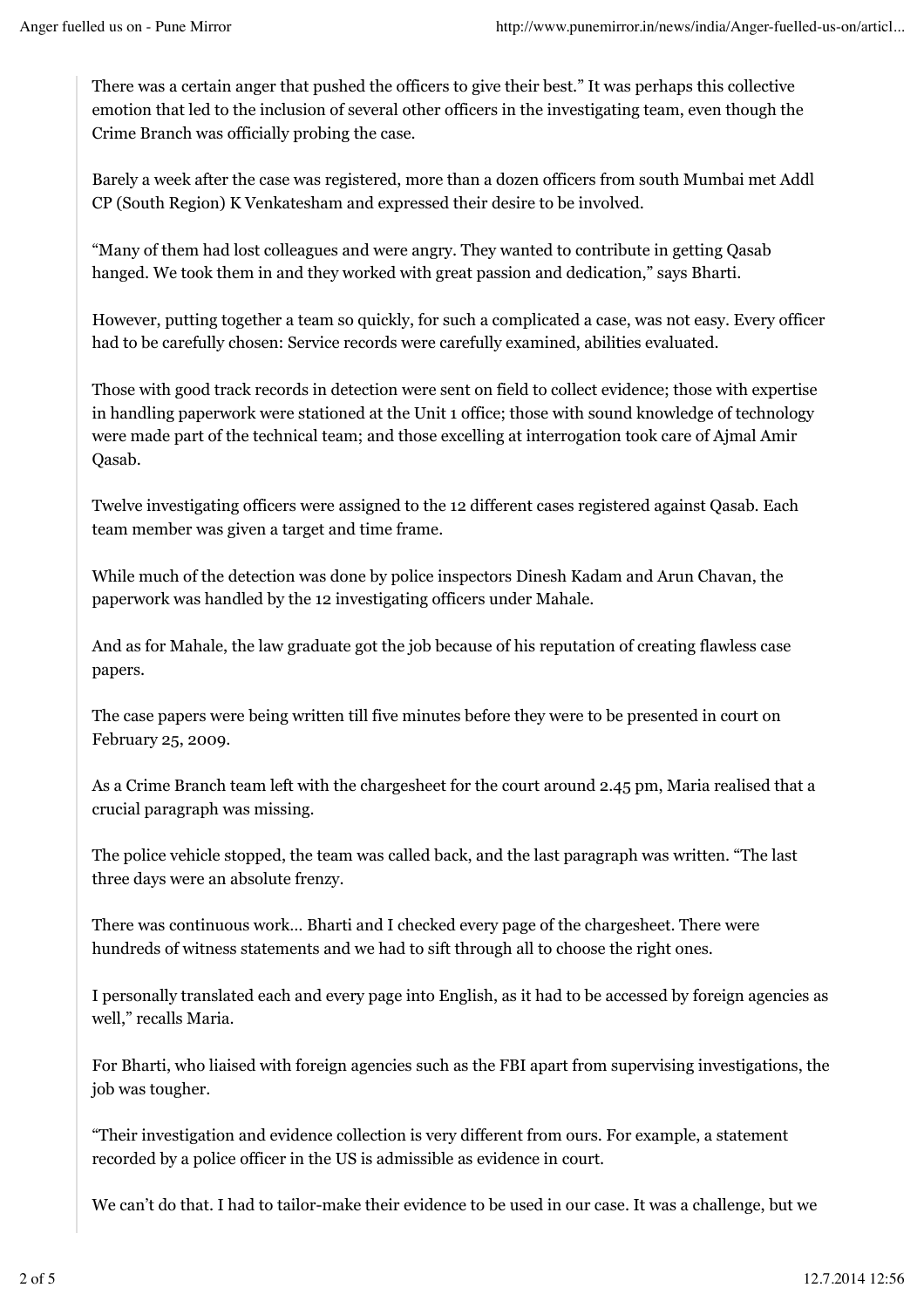did it in a way that no one could point out any error," he explains.

#### **'I feared one of our own would gun down Qasab'**

Another big challenge was keeping Qasab alive. "All our efforts and good work would be washed away if anything happened to Qasab. More than the underworld and terror organisations, I feared policemen.

The force was so angry that I was afraid if he was not isolated and well-protected, one of my own men would shoot him," says Maria.

Elaborate arrangements were made and carried out in complete secrecy. "Apart from giving only a few trusted officers access to Qasab, we had to keep him away from the media," says Mahale.

He was taken out of the Crime Branch twice — once for an identification parade and the other time to the hospital — but no one knew of it even though at least 20 cameramen were camping outside the crime branch those days.

"There is a secret door at the back, which we used to whisk Qasab away.

We also cheated the media by giving them wrong timings, and did most of this early in the morning," Mahale adds.

#### **'We're just glad our work has been appreciated'**

The team takes satisfaction in the fact that the charge sheet was appreciated by the union ministry of home and foreign agencies.

"There were so many dots to join that our to-do list never seemed to end," says Maria. "But once we saw that we had done our job well, all our fatigue and stress gave way to satisfaction and elation."

# **We Recommend**



**How To Name Animals in German The Babbel Blog**



**10 clever storage ideas for the bathroom Dwell**



**iPhone - Enemy of the State? Learnist**



**Former Treasury Secretaries, Financial Leaders Press Business to Cut Climate-Change Risks The Washington Post**

Recommended by

### **From Around The Web**

**Is that English? Or is that Denglish? The Babbel Blog**

# **More from Pune Mirror**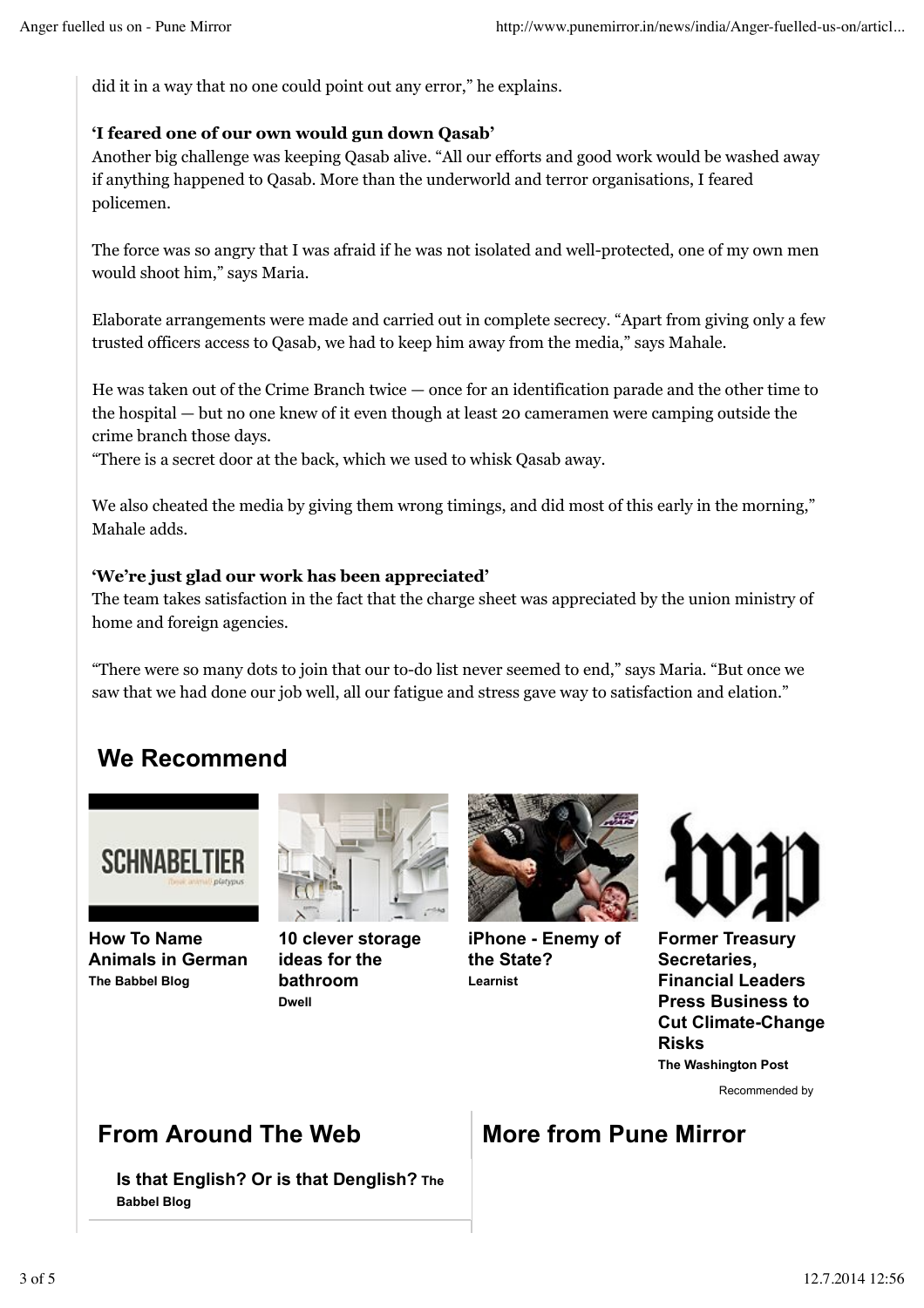| 7 of the best German words Babbel          |                                                              |                          |                   |
|--------------------------------------------|--------------------------------------------------------------|--------------------------|-------------------|
|                                            | Shape Your Eyebrows Like A Pro Bigoodi                       |                          |                   |
|                                            | <b>Beware the Giraffes in Your Data! Optimove</b>            |                          |                   |
| Skye is the Talisker Storm Adventure       | <b>Scotland's Ruggedly Beautiful Isle of</b>                 |                          |                   |
| <b>Payment Gemalto</b>                     | <b>How Starbucks Introduced Contactless</b>                  |                          |                   |
|                                            |                                                              |                          | Recommended by    |
| <b>BusinessKonto</b><br>Unternehmer        | www.deutsche-bank.de/BusinessKonto - Attraktive Lösungen für |                          |                   |
|                                            |                                                              | <b>GALLERIES</b>         |                   |
|                                            |                                                              |                          |                   |
|                                            |                                                              |                          |                   |
| <b>Paris Hilton</b>                        | <b>Pamela Anderson</b>                                       | <b>Hrithik Roshan</b>    | <b>Mila Kunis</b> |
|                                            |                                                              |                          |                   |
| Share your views - post your comment below |                                                              |                          |                   |
| Your comment                               |                                                              |                          |                   |
| Characters remaining (3000)                |                                                              |                          |                   |
| Log in to post this comment                |                                                              |                          |                   |
|                                            | <b>Indiatimes Network</b>                                    |                          |                   |
| facebook<br><b>Guiller</b>                 |                                                              | or Fill in your details: |                   |
| Name<br>Will be displayed                  | Email<br>Will not be displayed                               |                          |                   |